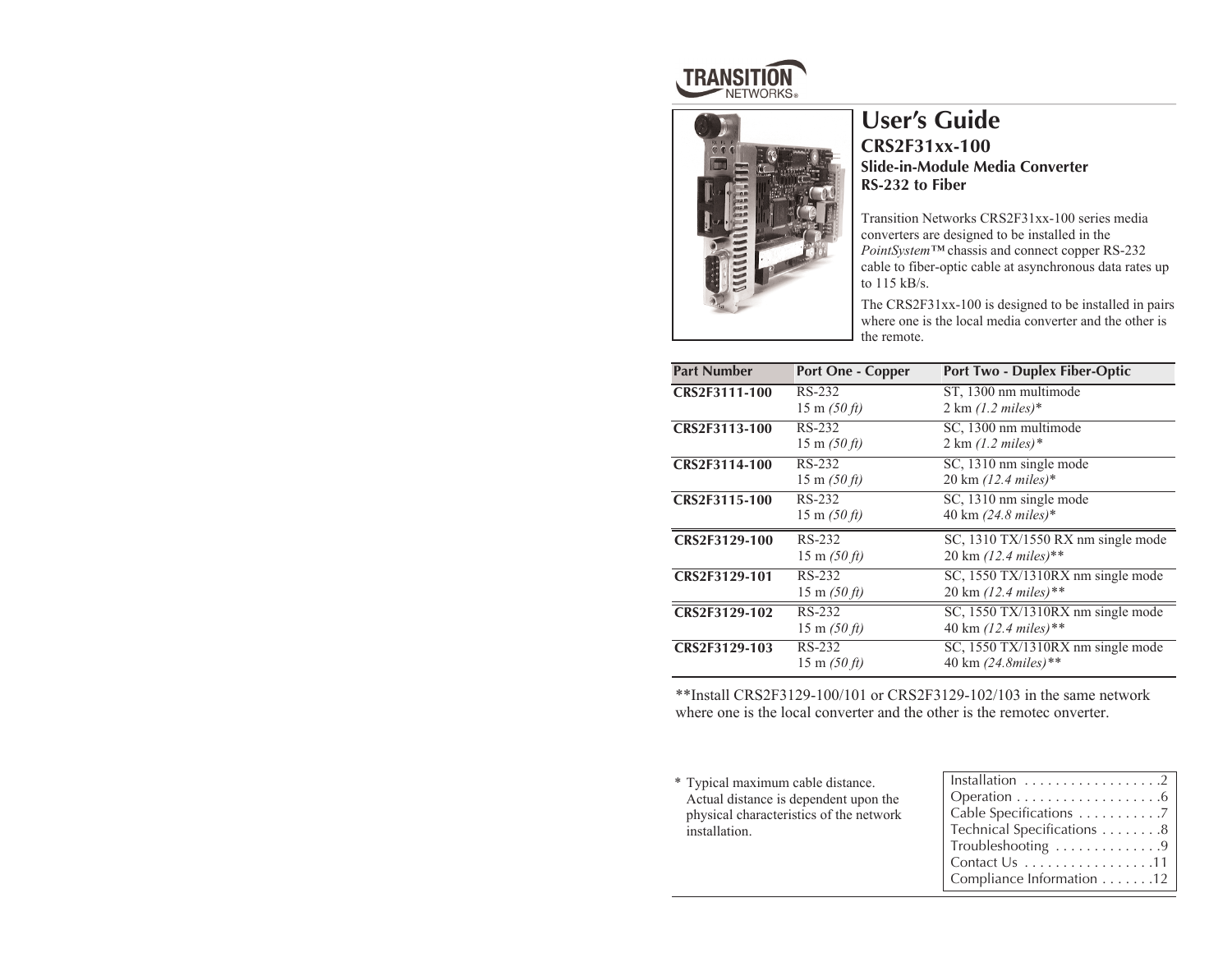## **CRS2F31xx-100**

# **Installation**

CAUTION: Wear a grounding device and observe electrostatic discharge precautions when setting the switches and jumper. Failure to observe this caution could result in damage to, and subsequent failure of, the media converter.

# **Set the DTE/DCE Switch**

The DTE/DCE switch is located on the side of the media converter. How the DTE/DCE switch is set depends on the type of device connected to the media converter:

- •DTE *(Data Terminal Equipment)*.
- •DCE (*Data Communication Equipment)*.

... and the type of RS-232 cable:

- •Straight-through configuration cable.
- •Null-modem configuration cable.

## **Using Straight-Through RS-232 Cable**

Set the switch to DTE configuration if the media converter is connected to a DCE device via a straight-through RS-232 cable.

Set the switch to DCE configuration if the media converter is connected to a DTE device via a straight-through RS-232 cable.



# **Installation -- Continued**

## **Using Null-Modem RS-232 Cable**

Set the switch to DCE configuration if the media converter is connected to a *DCE* device via a *null-modem* RS-232 cable.

 $\overline{\bullet}$ 

 $\frac{2}{3}$  00

Set the switch to DTE configuration if the media converter is connected to a DTE device via a null-modem RS-232 cable.



# **Set the Loop-Back Switch**

The loop-back switch is located on the front panel of the media converter and is used to debug network faults.

**DTE device DTE** device

To set the switch, use a small flat-blade screwdriver or a similar device.

## Loop Normal Operation Fiber/Copper

Norm

Norm Set the switch to "Norm" for normal operation.

Loop Back

Loop Set the switch to "Loop" to enable both fiber and copper loop-back.

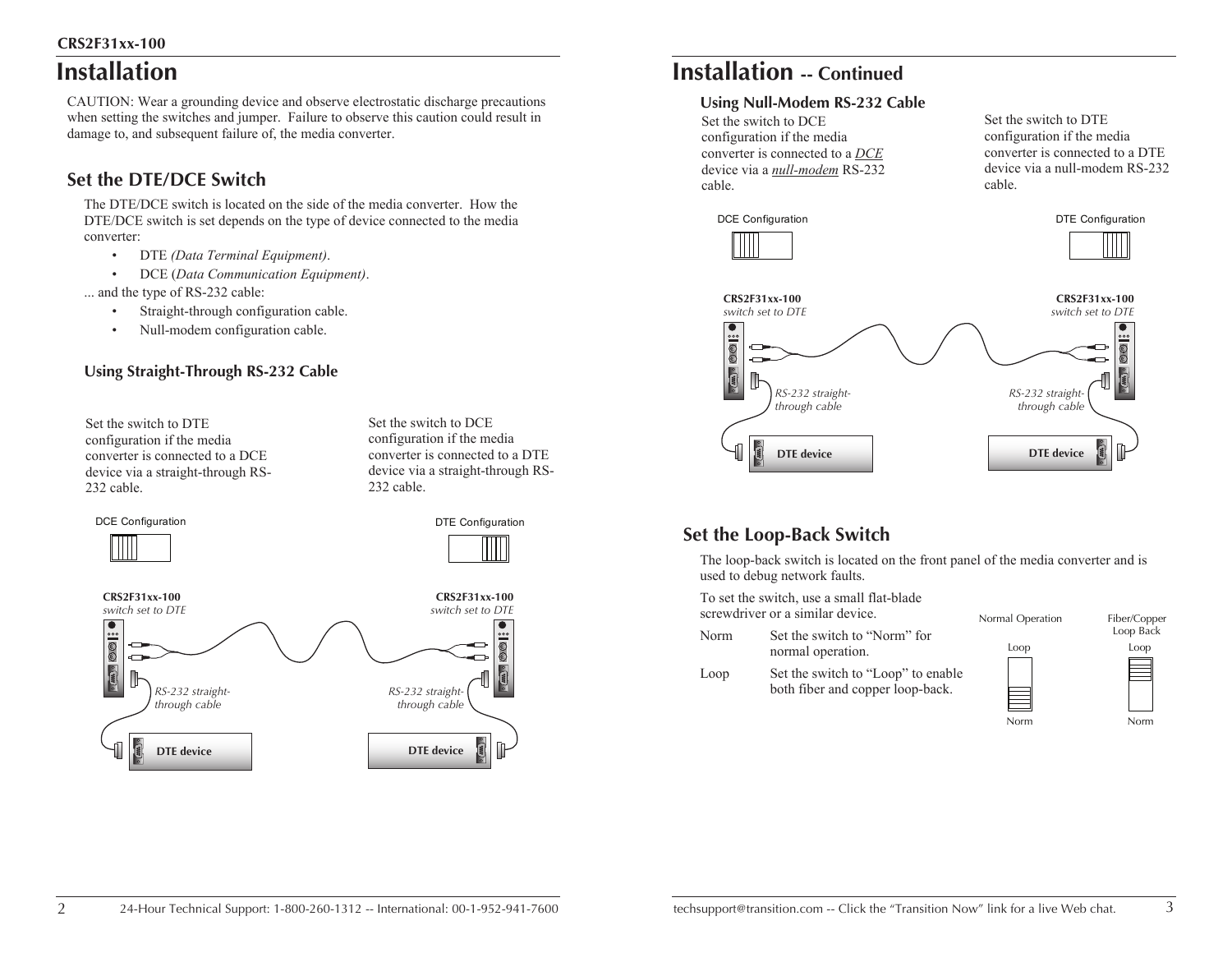# **Installation -- Continued**

**CAUTION:** Wear a grounding device and observe electrostatic discharge precautions when setting the hardware/software jumper and installing the media converter. Failure to observe this caution could result in damage to, and subsequent failure of, the media converter.

# **Set the Hardware/Software Jumper**

switch settings.

- •The jumper is located on the circuit board.
- •Use small needle-nose pliers to set the jumper.
- HI O O Hardware Mode

 $12$ 

S

Software The media converter mode is determined by the most-recently saved, on-board microprocessor settings.

Hardware The media converter mode is determined by the

H OOOO S Software Mode

## **Installing the Slide-in-Module**

To install the CRS2F31xx-100 media converter slide-in-module:

- 1. Locate an empty installation slot on the *PointSystem™* chassis.
- 2. Carefully slide the slide-in-module into the installation slot, aligning the module with the installation guides.
- 3. Ensure that the module is firmly seated inside the chassis.
- 4. Push in and rotate the attached panel fastener screw clockwise to secure the module to the chassis front.



# **Power the Media Converter**

The media converter is powered through the *PointSystem™* chassis.

# **Installation -- Continued**

## **Install the Fiber Cable**

- 1. Locate or build fiber cable with male, two-stranded TX to RX connectors installed at both ends.
- 2. Connect the fiber cables to the first CRS2F31xx-100 media converter as described:
	- •Connect the male TX cable connector to the female TX port.
	- •Connect the male RX cable connector to the female RX port.
- 3. Connect the fiber cables to the other CRS2F31xx-100 media converter as described:
	- •Connect the male TX cable connector to the female RX port.
	- •Connect the male RX cable connector to the female TX port.



# **Install the Copper Cable**

**Note:** Shielded RS-232 cables are required for EMC compliance.

- 1. Locate or build RS-232 cables with a female connector for the media converter end and the correct gender connector for the DTE/DCE device at the other end. And with either straight-through or null-modem cable configuration.
- 2. Connect the female RS-232 connector at one end of cable to the male RS-232 port on the first CRS2F21-100 media converter.
- 3. Connect the RS-232 connector at the other end of the cable to the RS-232 port on the DTE/DCE device.







*(Optional configuration: no connection pin 9)*

*(Requirements for different equipment may vary)*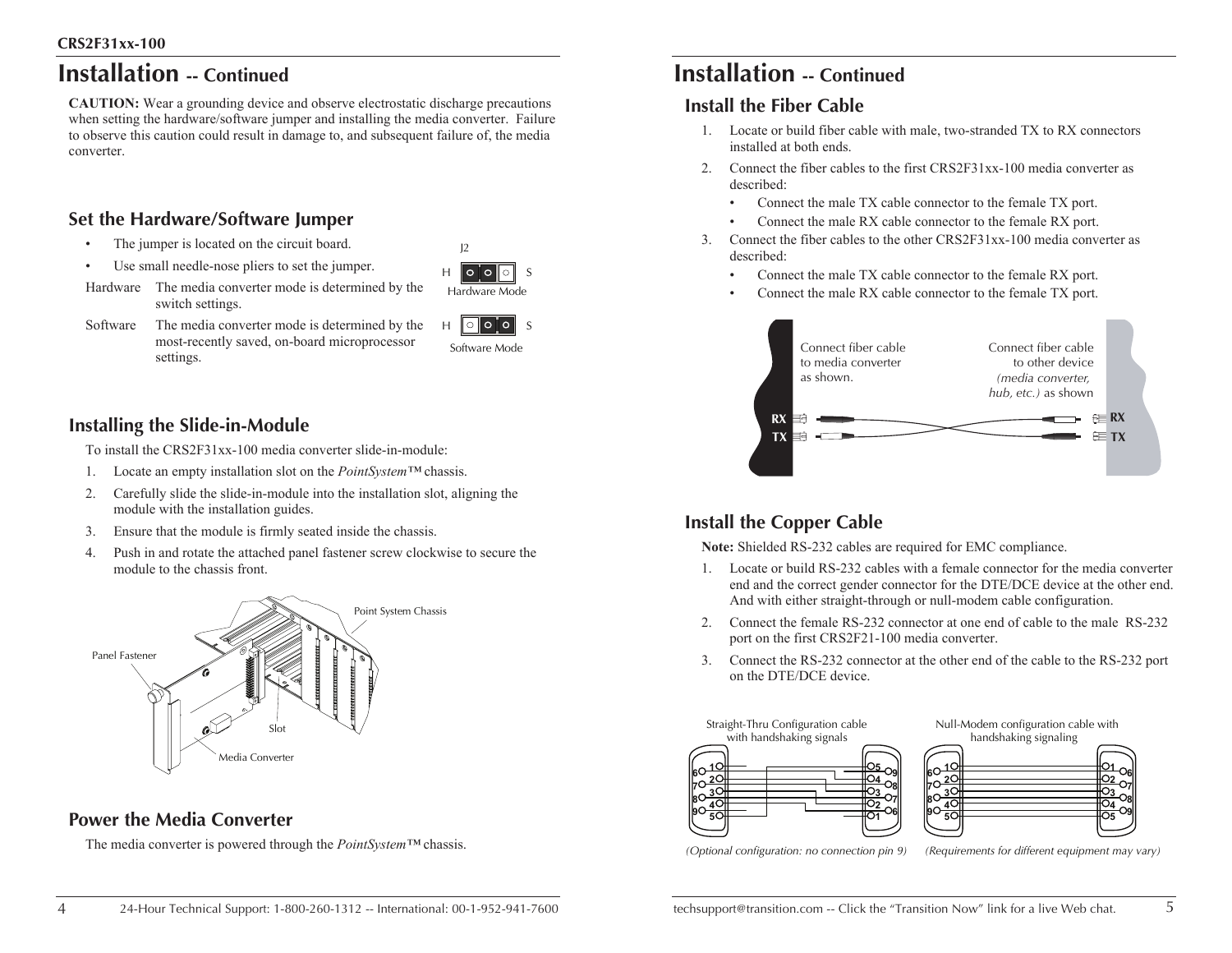# **Operation**

After installation, the media converter should function without operator intervention. Use the status LEDs to monitor the media converter operation in the network.

| PWR. | ( )n     | The media converter is connected to<br>external power.   |
|------|----------|----------------------------------------------------------|
| FL.  | On.      | A link has been established with the<br>fiber connector. |
|      | Flashing | The media converter is in loop-back<br>mode.             |
| RX.  | Flashing | The RS-232 connector is receiving<br>data.               |



## **Remote Management**

The CRS2F31xx-100 can remotely manage the SRS2F31xx-100 *(the stand-alone version of the media converter)* or another CRS2F31xx-100. For example, a local CRS2F3111-100 converter *(that is installed in a managed Transition Networks PointSystem™ chassis) i*s connected, via fiber, to a remote SRS2F3111-100 converter.

The SNMP section *(below)* lists the commands that can be used to monitor and manage both the local and remote media converter.

**Note:** In a managed network, both the local and remote media converters must be set to "software" mode.

## **SNMP**

Use SNMP at an attached terminal or at a remote location to monitor the media converter by monitoring:

- •Local/remote fiber link status
- •Local/remote hardware/software mode
- •Local/remote loop-back

Also, use SNMP to enter network commands for:

• Local/remote loop-back

See the on-line documentation that comes with Transition Networks *FocalPoint™* software for applicable commands and usage at www.transition.com.

# **Cable Specifications**

## **Fiber Cable**

Bit Error Rate: <10-9 Single mode fiber *(recommended)*: 9 μm Multimode fiber *(recommended)*: 62.5/125 μ<sup>m</sup> Multimode fiber *(optional)*: 100/140, 85/140, 50/125 μ<sup>m</sup>

CRS2F3111-100 1300 nm multimode Link Budget: 11.0 dB

CRS2F3113-100 1300 nm multimode Link Budget: 11.0 dB

CRS2F3114-100 1310 nm single mode Link Budget: 16.0 dB

CRS2F3115-100 1310 nm single mode Fiber-optic Transmitter Power: min: -8.0 dBmmax: -2.0 dBm Link Budget: 26.0 dB

Link Budget: 19.0 dB

CRS2F3129-102 1310TX/1550RX nm single mode Link Budget: 25.0 dB

Fiber Optic Transmitter Power: min: -19.0 dBm max: -14.0 dBm Fiber Optic Receiver Sensitivity: min: -30.0 dBm max: -14.0 dBm

Fiber Optic Transmitter Power: min: -19.0 dBm max: -14.0 dBm Fiber Optic Receiver Sensitivity: min: -30.0 dBm max: -14.0 dBm

Fiber-optic Transmitter Power: min: -15.0 dBm max: -8.0 dBm Fiber-optic Receiver Sensitivity: min: -31.0 dBm max: -8.0 dBm

Fiber-optic Receiver Sensitivity: min: -34.0 dBm max: -7.0 dBm

CRS2F3129-100 1310TX/1550RX nm single mode CRS2F3129-101 1550TX/1310RX nm single mode Fiber-optic Transmitter Power: min: -13.0 dBm max: -6.0 dBm Fiber-optic Receiver Sensitivity: min: -32.0 dBm max: -3.0 dBm

CRS2F3129-103 1550TX/1310RX nm single mode Fiber-optic Transmitter Power: min: -8.0 dBm max: -3.0 dBm Fiber-optic Receiver Sensitivity: min: -33.0 dBm max: -3.0 dBm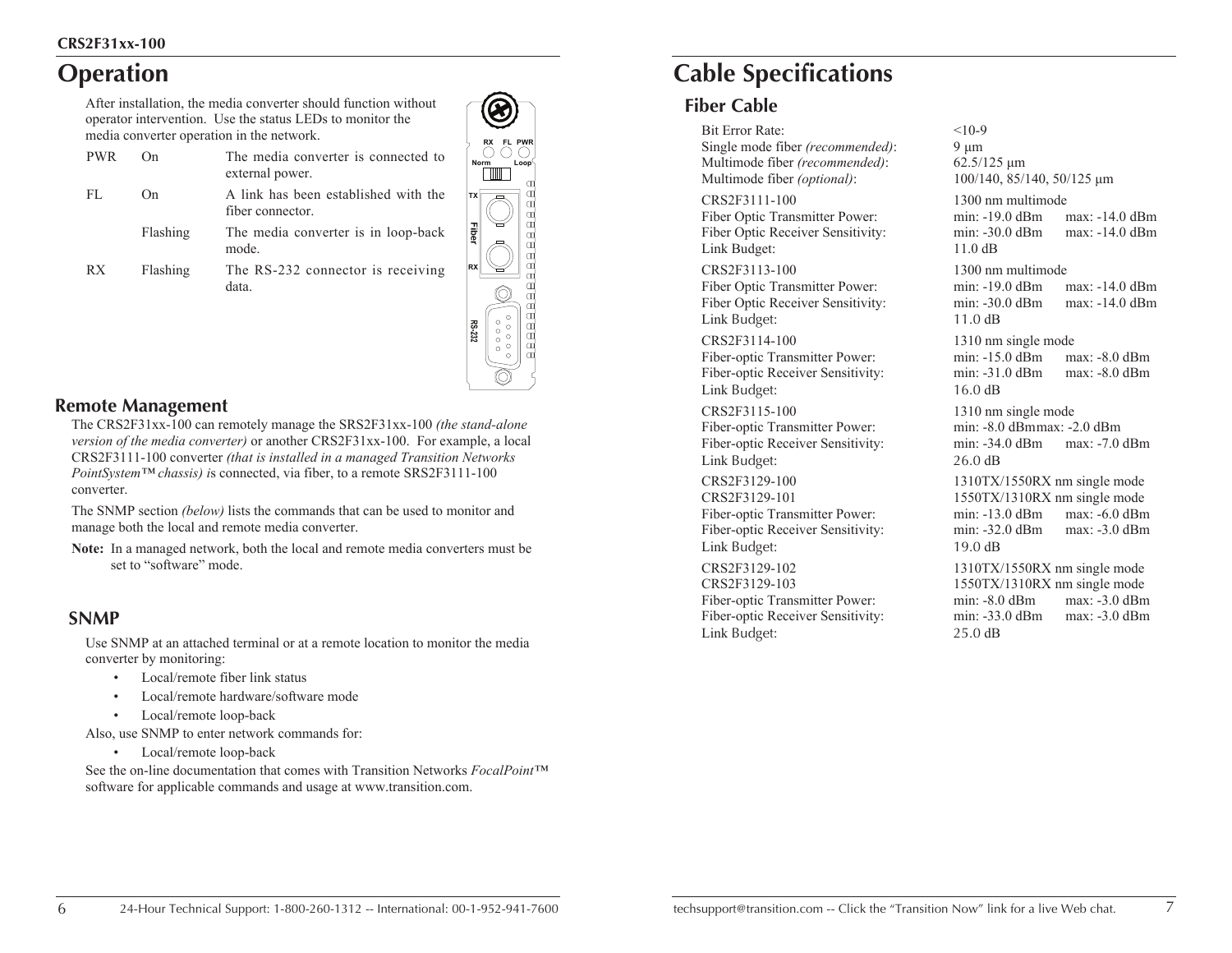## **RS-232 Copper Cable**

CRS2F3115-100 Gauge: 24 to 22 AWG Maximum Data Rate *(asynchronous):* 115 kB/s<br>Maximum Cable Distance: 15 m (50 ft.) Maximum Cable Distance:

RS-232 Signals:



# **Technical Specifications**

For use with Transition Networks Model CRS2F31xx-100 or equivalent

| Data Rate         | 115 kB/s (asynchronous)                                                                    |                                                                                                                                                                       |  |
|-------------------|--------------------------------------------------------------------------------------------|-----------------------------------------------------------------------------------------------------------------------------------------------------------------------|--|
| Dimensions        | $3.4"$ x $5.0"$ x $0.86"$ (86 mm x 127 mm x 22 mm)                                         |                                                                                                                                                                       |  |
| Weight            | $3$ oz. $(91 g)$ approximately                                                             |                                                                                                                                                                       |  |
| Power Consumption | 5 Watts                                                                                    |                                                                                                                                                                       |  |
| <b>MTBF</b>       | 2,613,860 hours <i>(MIL217F2 V5.0) (MIL-HDBD-217F)</i><br>6,569,957 hours (Bellcore7 V5.0) |                                                                                                                                                                       |  |
| Environment       | $Tmra*$ :<br>Storage Temp:<br>Humidity:<br>Altitude:                                       | 0 to 50 °C (32 $\degree$ to 122 $\degree$ F)<br>$-40^{\circ}$ to $+85^{\circ}$ C $(-40^{\circ}$ to $+185^{\circ}F)$<br>5 to 95%, non condensing<br>0 to $10,000$ feet |  |
| Warranty          | Lifetime                                                                                   |                                                                                                                                                                       |  |

\*Manufacturer's rated ambient temperature. Tmra range for this slide-in-module depends on the physical characteristics and the installation configuration of the Transition Networks PointSystem™ chassis in which this slide-in-module will be installed.

WARNING: Visible and invisible laser radiation when open. Do not stare into the beam or view the beam directly with optical instruments. Failure to observe this warning could result in an eye injury or blindness.

WARNING: Use of controls, adjustments or the performance of procedures other than those specified herein may result in hazardous radiation exposure.

Copper based media ports, e.g., Twisted Pair (TP) Ethernet, USB, RS232, RS422, RS485, DS1, DS3, Video Coax, etc., are intended to be connected to intra-building (inside plant) link segments that are not subject to lightening transients or power faults. Copper based media ports, e.g., Twisted Pair (TP) Ethernet, USB, RS232, RS422, RS485, DS1, DS3, Video Coax, etc., are NOT to be connected to inter-building (outside plant) link segments that are subject to lightening transients or power faults.

# **Troubleshooting**

If the media converter fails, isolate and correct the failure by determining the answers to the following questions and then taking the indicated action:

- 1. Is the P *(power)* LED illuminated?
	- NO •
	- •Is the media converter inserted properly into the chassis?
	- Is the power cord properly installed in the chassis and in the grounded AC outlet?
	- •Does the grounded AC outlet provide power?
	- •Contact Tech Support: 1-800-260-1312, Int'l: 00-1-952-941-7600.
	- YES
	- •Proceed to step 2.

2. Is the RX *(copper)* LED flashing?

NO •

- Disconnect and reconnect the RS-232 copper cable to restart the initialization process.
- • Restart the attached device on the other end of the RS-232 cable to restart the initialization process.
- •Contact Tech Support: 1-800-260-1312, Int'l: 00-1-952-941-7600.

YES

- •Proceed to step 3.
- 3. Is the FL *(fiber)* LED illuminated?
	- NO
		- •Check the fiber cables for proper connection.
		- • Verify that the TX and RX cables on the media converter are connected to the RX and TX ports, respectively, on the other media converter.
		- Contact Tech Support: 1-800-260-1312, Int'l: 00-1-952-941-7600.

•YES

•Proceed to step 4.

4. Is the FL *(fiber)* LED flashing?

YES •

- The media converter is in loop-back mode. To disable the loop-back function in "Hardware" mode, set the loop-back switch to the "Norm" position. In "Software" mode, at the SNMP interface, select "disable loop-back" option.
- •Contact Tech Support: 1-800-260-1312, Int'l: 00-1-952-941-7600.

NO •

Proceed to step 5.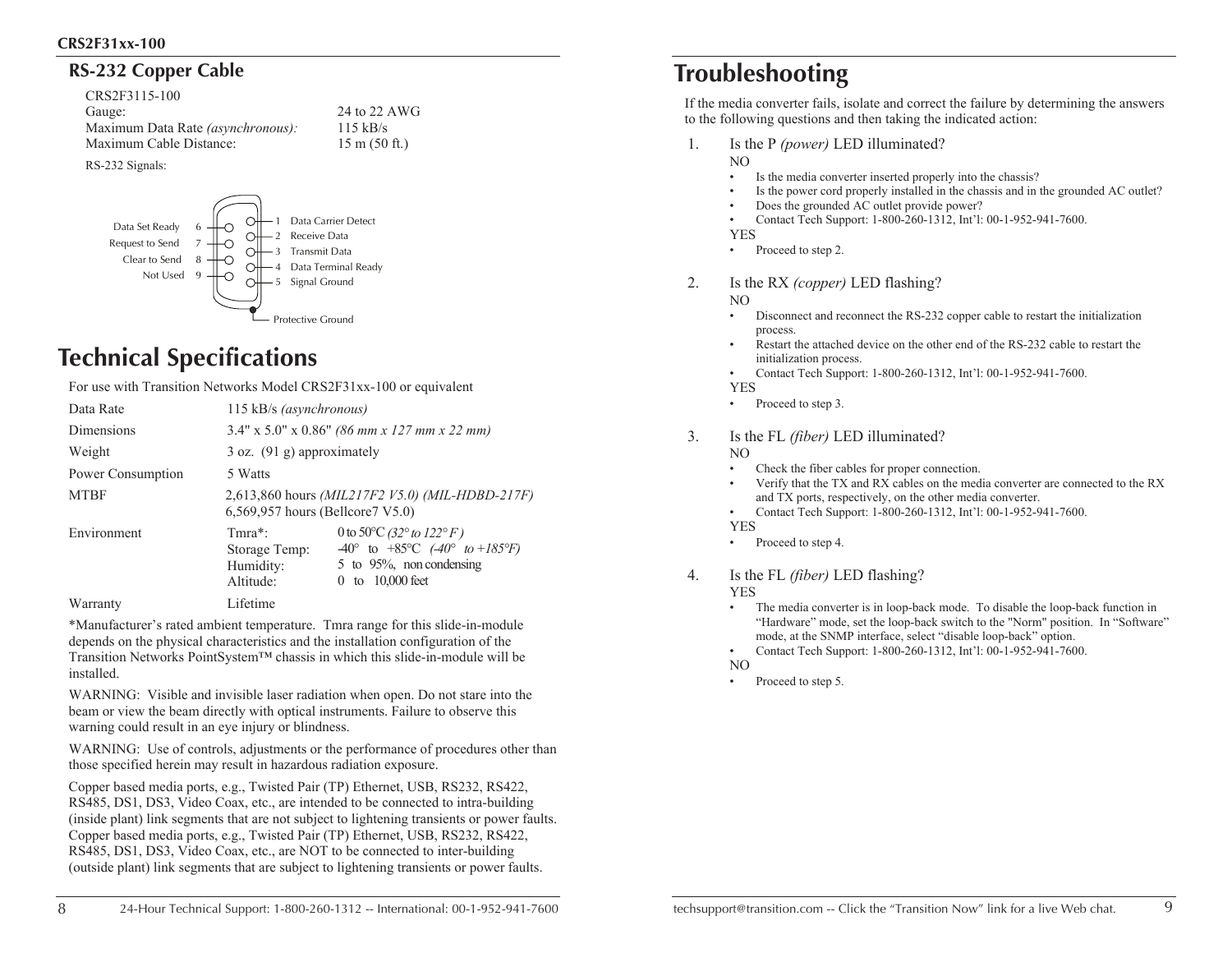## **CRS2F31xx-100**

## 5. Is Data Transfer Failing?

#### YES

•

•

• Verify the local copper connection by starting a local copper loop-back *(hardware mode: set the loop-back switch on the local media converter to "loop", software mode: enter the local copper loop-back command)* and then use a bit error test unit to run a bit error test.



 Verify the local fiber connection by starting a remote fiber loop-back *(hardware mode: set the loop-back switch on the remote media converter to "loop", software mode: enter the remote fiber loop-back command)* and then use a bit error test unit to run a bit error test.



 Verify the remote copper connection by starting a remote copper loop-back *(hardware mode: set the loop-back switch on the remote media converter to "loop", software mode: enter the remote copper loop-back command)* and then use a bit error test unit on the remote end to run a bit error test.



• Verify remote fiber connection by starting a local copper loop-back *(hardware mode: setting the loop-back switch on the local media converter to "loop", software mode: enter the local fiber loop-back command)* and then use a bit error test unit on the remote end to run a bit error test.



#### NO

• Contact Technical Support: US/Canada: 1-800-260-1312, International: 00-1-952- 941-7600.

# **Contact Us**

### **Technical Support**

Technical support is available 24 hours a day. US and Canada: 1-800-260-1312 International: 00-1-952-941-7600

### **Transition Now**

Chat live via the Web with Transition Networks Technical Support. Log onto www.transition.com and click the Transition Now link.

### **Web-Based Seminars**

Transition Networks provides seminars via live web-based training. Log onto www.transition.com and click the Learning Center link.

### **E-Mail**

Ask a question anytime by sending an e-mail to our technical support staff. techsupport@transition.com

### **Address**

| 10900 Red Circle Drive Minnetonka MN 55343, U.S.A. |
|----------------------------------------------------|
| 952-941-7600                                       |
| 800-526-9267                                       |
| 952-941-2322                                       |
|                                                    |

| <b>TRANSITION</b><br>NFTWORKS.                                                                                                | <b>Declaration of Conformity</b>                                                                                             |           |  |  |  |
|-------------------------------------------------------------------------------------------------------------------------------|------------------------------------------------------------------------------------------------------------------------------|-----------|--|--|--|
| Name of Mfg:                                                                                                                  | <b>Transition Networks</b><br>10900 Red Circle Drive Minnetonka MN 55343 U.S.A.                                              |           |  |  |  |
| Model:                                                                                                                        | CRS2E31xx-10x Series Media Converter                                                                                         |           |  |  |  |
| Part Number:                                                                                                                  | CRS2F3111-100, CRS2F3113-100, CRS2F3114-100,<br>CRS2F3115-100, CRS2F3129-100, CRS2F3129-101,<br>CRS2F3129-102, CRS2F3129-103 |           |  |  |  |
| Regulation:                                                                                                                   | EMC Directive 89/336/EEC                                                                                                     |           |  |  |  |
| Purpose: To declare that the CRS2F31xx-10x to which this declaration refers is in<br>conformity with the following standards. |                                                                                                                              |           |  |  |  |
| 21 CFR subpart J                                                                                                              | CISPR 22: 1993; EN 55022:1998 Class A; FCC Part 15 Subpart B; EN 55024: 1998;                                                |           |  |  |  |
| I, the undersigned, hereby declare that the equipment specified above conforms to the above<br>Directive(s) and Standard(s).  |                                                                                                                              |           |  |  |  |
|                                                                                                                               | her anderson                                                                                                                 | July 2008 |  |  |  |
| Stephen Anderson, Vice-President of Engineering                                                                               |                                                                                                                              | Date      |  |  |  |